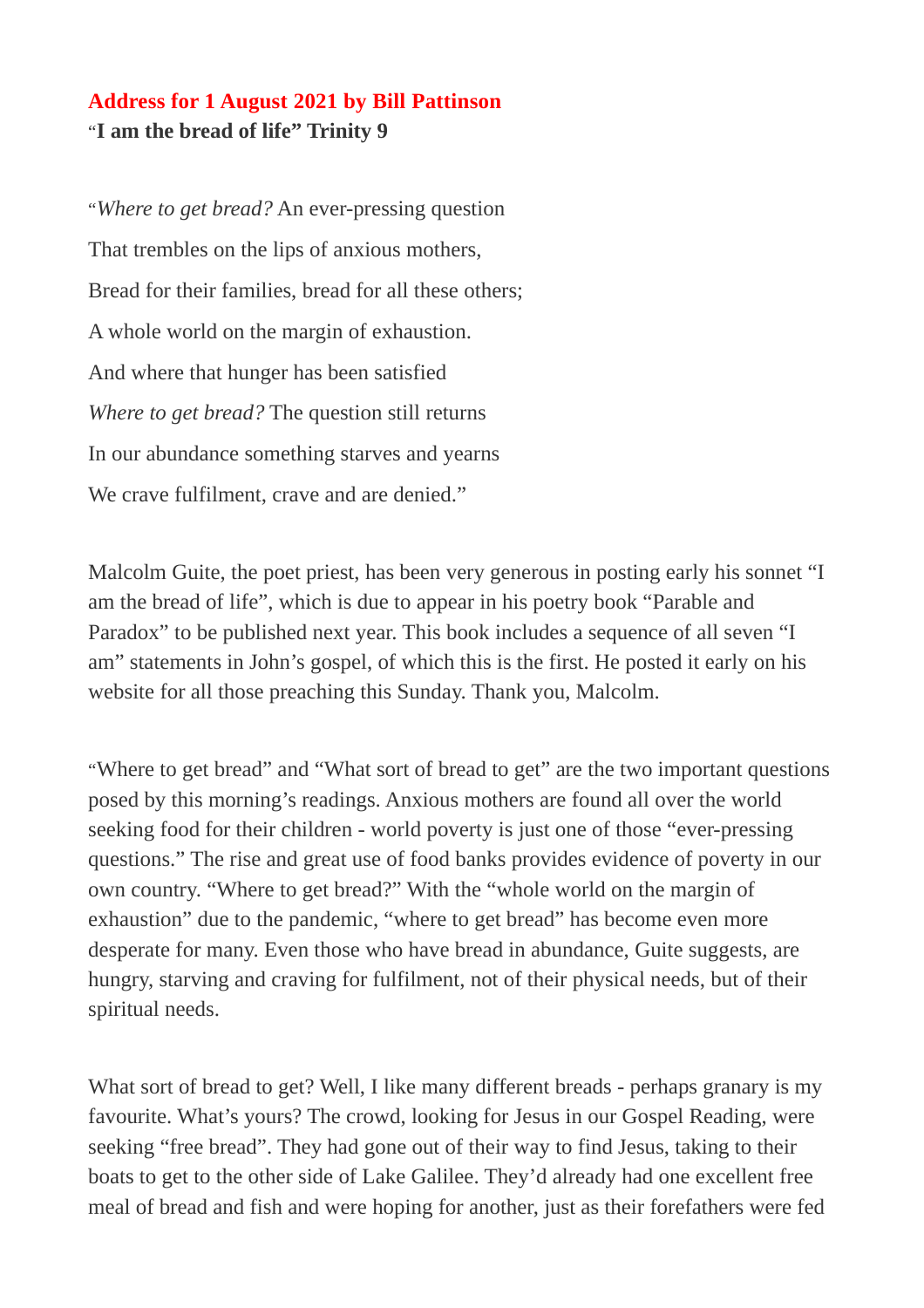by manna and quails in the wilderness. I mean who says "No" to a free meal? Jesus rebukes them. "Do not work for the food that perishes, but for the food that endures for eternal life, which the Son of Man will give you." Jesus then talks of true bread from Heaven, the bread of God, the bread of life. He was asking them to believe in him as the bread of life. "I am the bread of life. Whoever believes in me will never be hungry and whoever believes in me will never be thirsty." This is an entirely different sort of bread to which many of Jesus' followers are seeking. They can no longer trust this wandering prophet. This was a turning point where many of his disciples left him. "Because of this many of his disciples turned back and no longer went about with him," John reports later in the chapter.

Who can we trust? What can we trust? Trust appears such a difficult thing to find in a world of so many "ever pressing questions." Can we trust a government that decreases overseas aid, which appears unsympathetic to refugees and immigrants? Can we trust what we read in our newspapers and on social media? Can we trust world governments to make the necessary reductions in carbon emissions to overcome climate warming? Can we trust for our own safety as we walk our streets at night? Can we trust and find God in these demanding times? We want to know what to do and hope God will make it clearer. There are so many voices to listen to, how do we know which one is God's? We are surrounded by fake news, scam telephone calls and emails, it's no wonder our sense of trust and belief in truth has been shaken and undermined.

I have found great hope in the recent work and energy of two of our young footballers, Marcus Rashford and Raheem Sterling. They will have influenced so many, especially the young people and are excellent role models - Marcus because of his tireless and remarkably successful campaign for the under privileged in our society and Raheem for his full support to the campaign "Kick it out" and other racial equality organisations. It's also good to hear that they have both been influenced in what they do by their Christian faith, although you don't hear a great deal about that in the media.

The Israelites in our first reading are on a journey of trust. Through Moses, God has saved them from the slavery in Egypt, now they face starvation. God feeds them with manna, satisfying their physical needs, but can they believe in the spiritual food he provides? Likewise the crowd following Jesus are on a journey of trust. They've been